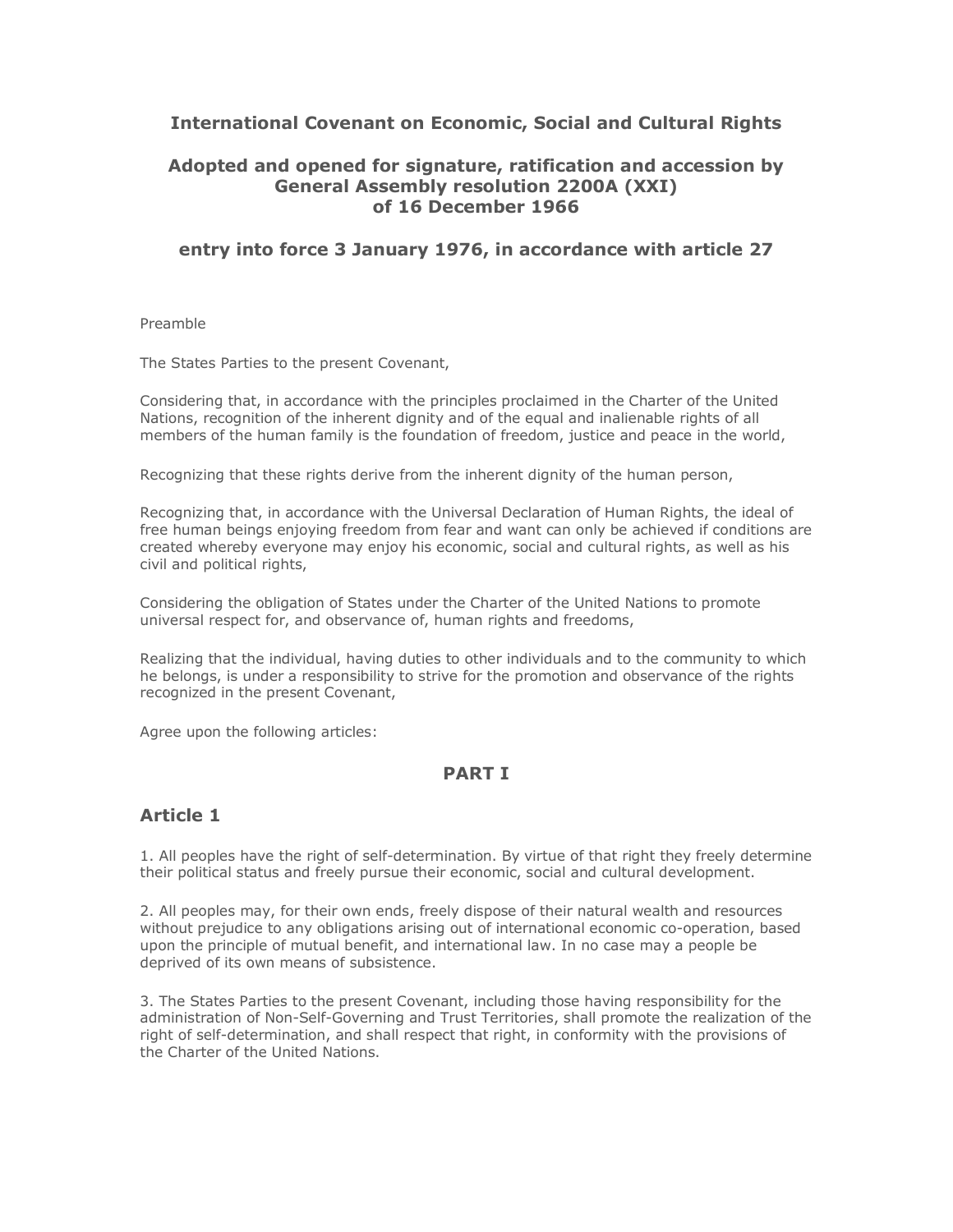### **PART II**

### **Article 2**

1. Each State Party to the present Covenant undertakes to take steps, individually and through international assistance and co-operation, especially economic and technical, to the maximum of its available resources, with a view to achieving progressively the full realization of the rights recognized in the present Covenant by all appropriate means, including particularly the adoption of legislative measures.

2. The States Parties to the present Covenant undertake to guarantee that the rights enunciated in the present Covenant will be exercised without discrimination of any kind as to race, colour, sex, language, religion, political or other opinion, national or social origin, property, birth or other status.

3. Developing countries, with due regard to human rights and their national economy, may determine to what extent they would guarantee the economic rights recognized in the present Covenant to non-nationals.

### **Article 3**

The States Parties to the present Covenant undertake to ensure the equal right of men and women to the enjoyment of all economic, social and cultural rights set forth in the present Covenant.

#### **Article 4**

The States Parties to the present Covenant recognize that, in the enjoyment of those rights provided by the State in conformity with the present Covenant, the State may subject such rights only to such limitations as are determined by law only in so far as this may be compatible with the nature of these rights and solely for the purpose of promoting the general welfare in a democratic society.

# **Article 5**

1. Nothing in the present Covenant may be interpreted as implying for any State, group or person any right to engage in any activity or to perform any act aimed at the destruction of any of the rights or freedoms recognized herein, or at their limitation to a greater extent than is provided for in the present Covenant.

2. No restriction upon or derogation from any of the fundamental human rights recognized or existing in any country in virtue of law, conventions, regulations or custom shall be admitted on the pretext that the present Covenant does not recognize such rights or that it recognizes them to a lesser extent.

#### **PART III**

#### **Article 6**

1. The States Parties to the present Covenant recognize the right to work, which includes the right of everyone to the opportunity to gain his living by work which he freely chooses or accepts, and will take appropriate steps to safeguard this right.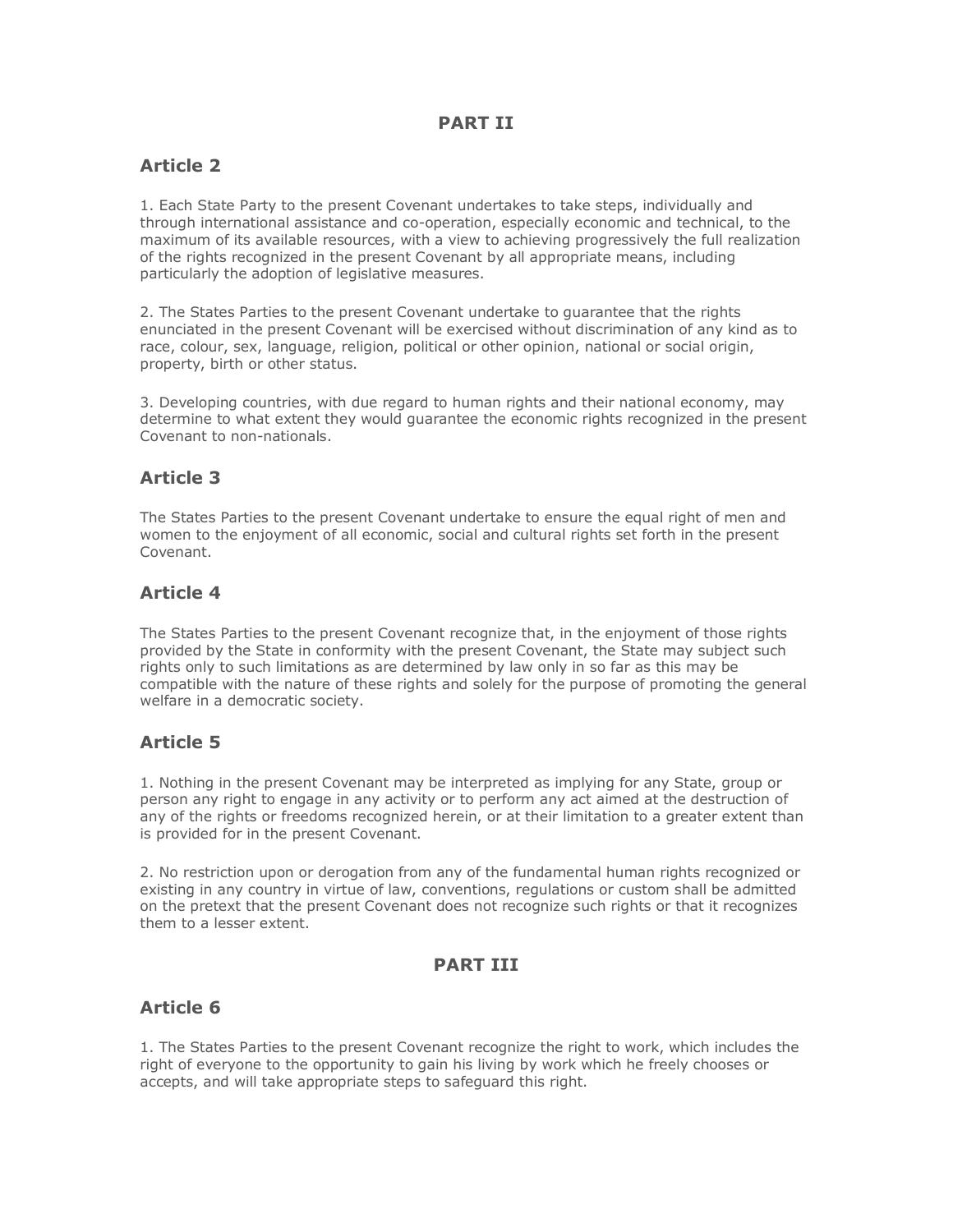2. The steps to be taken by a State Party to the present Covenant to achieve the full realization of this right shall include technical and vocational guidance and training programmes, policies and techniques to achieve steady economic, social and cultural development and full and productive employment under conditions safeguarding fundamental political and economic freedoms to the individual.

# **Article 7**

The States Parties to the present Covenant recognize the right of everyone to the enjoyment of just and favourable conditions of work which ensure, in particular:

(a) Remuneration which provides all workers, as a minimum, with:

(i) Fair wages and equal remuneration for work of equal value without distinction of any kind, in particular women being guaranteed conditions of work not inferior to those enjoyed by men, with equal pay for equal work;

(ii) A decent living for themselves and their families in accordance with the provisions of the present Covenant;

(b) Safe and healthy working conditions;

(c) Equal opportunity for everyone to be promoted in his employment to an appropriate higher level, subject to no considerations other than those of seniority and competence;

(d ) Rest, leisure and reasonable limitation of working hours and periodic holidays with pay, as well as remuneration for public holidays

#### **Article 8**

1. The States Parties to the present Covenant undertake to ensure:

(a) The right of everyone to form trade unions and join the trade union of his choice, subject only to the rules of the organization concerned, for the promotion and protection of his economic and social interests. No restrictions may be placed on the exercise of this right other than those prescribed by law and which are necessary in a democratic society in the interests of national security or public order or for the protection of the rights and freedoms of others;

(b) The right of trade unions to establish national federations or confederations and the right of the latter to form or join international trade-union organizations;

(c) The right of trade unions to function freely subject to no limitations other than those prescribed by law and which are necessary in a democratic society in the interests of national security or public order or for the protection of the rights and freedoms of others;

(d) The right to strike, provided that it is exercised in conformity with the laws of the particular country.

2. This article shall not prevent the imposition of lawful restrictions on the exercise of these rights by members of the armed forces or of the police or of the administration of the State.

3. Nothing in this article shall authorize States Parties to the International Labour Organisation Convention of 1948 concerning Freedom of Association and Protection of the Right to Organize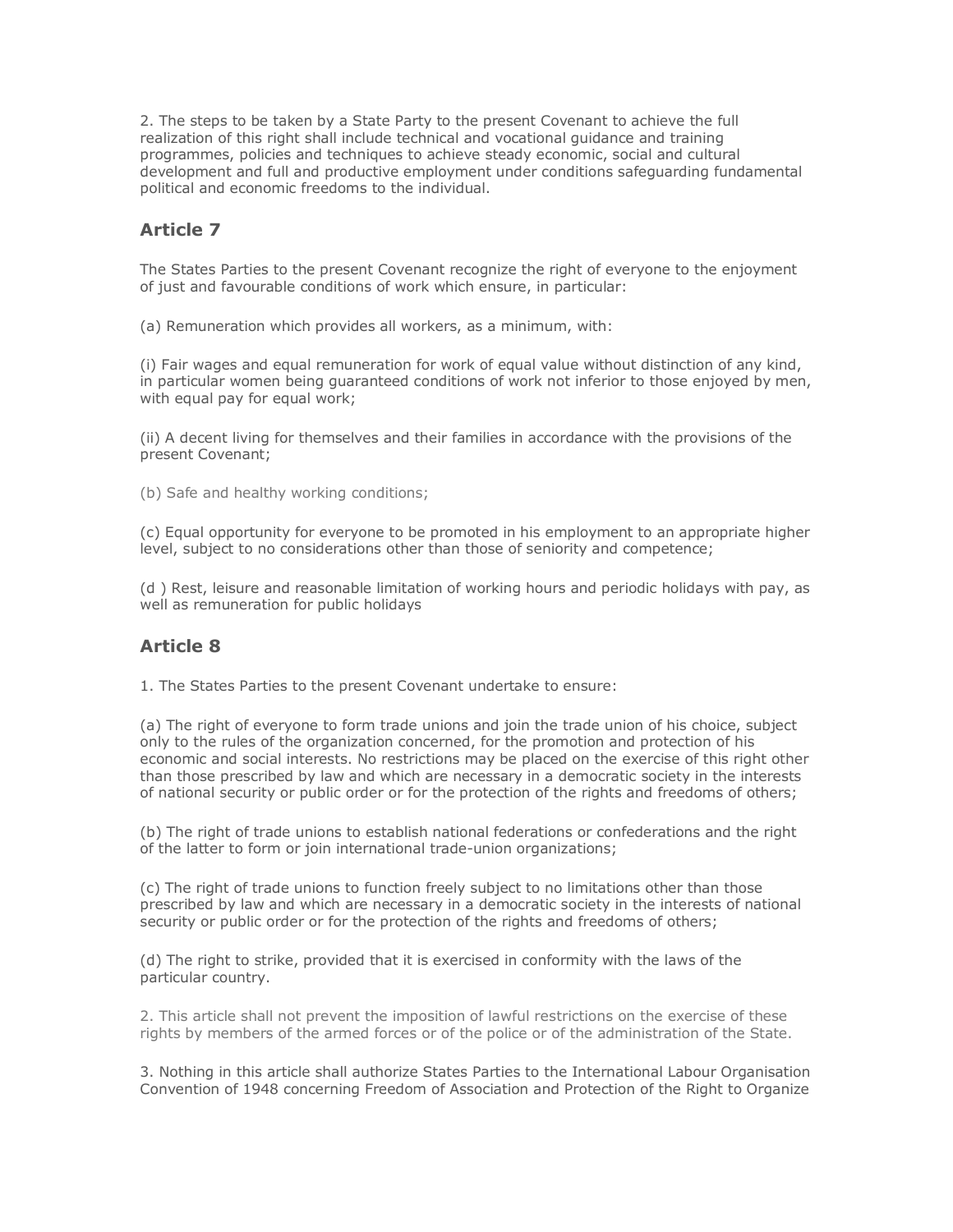to take legislative measures which would prejudice, or apply the law in such a manner as would prejudice, the guarantees provided for in that Convention.

# **Article 9**

The States Parties to the present Covenant recognize the right of everyone to social security, including social insurance.

### **Article 10**

The States Parties to the present Covenant recognize that:

1. The widest possible protection and assistance should be accorded to the family, which is the natural and fundamental group unit of society, particularly for its establishment and while it is responsible for the care and education of dependent children. Marriage must be entered into with the free consent of the intending spouses.

2. Special protection should be accorded to mothers during a reasonable period before and after childbirth. During such period working mothers should be accorded paid leave or leave with adequate social security benefits.

3. Special measures of protection and assistance should be taken on behalf of all children and young persons without any discrimination for reasons of parentage or other conditions. Children and young persons should be protected from economic and social exploitation. Their employment in work harmful to their morals or health or dangerous to life or likely to hamper their normal development should be punishable by law. States should also set age limits below which the paid employment of child labour should be prohibited and punishable by law.

# **Article 11**

1. The States Parties to the present Covenant recognize the right of everyone to an adequate standard of living for himself and his family, including adequate food, clothing and housing, and to the continuous improvement of living conditions. The States Parties will take appropriate steps to ensure the realization of this right, recognizing to this effect the essential importance of international co-operation based on free consent.

2. The States Parties to the present Covenant, recognizing the fundamental right of everyone to be free from hunger, shall take, individually and through international co-operation, the measures, including specific programmes, which are needed:

(a) To improve methods of production, conservation and distribution of food by making full use of technical and scientific knowledge, by disseminating knowledge of the principles of nutrition and by developing or reforming agrarian systems in such a way as to achieve the most efficient development and utilization of natural resources;

(b) Taking into account the problems of both food-importing and food-exporting countries, to ensure an equitable distribution of world food supplies in relation to need.

#### **Article 12**

1. The States Parties to the present Covenant recognize the right of everyone to the enjoyment of the highest attainable standard of physical and mental health.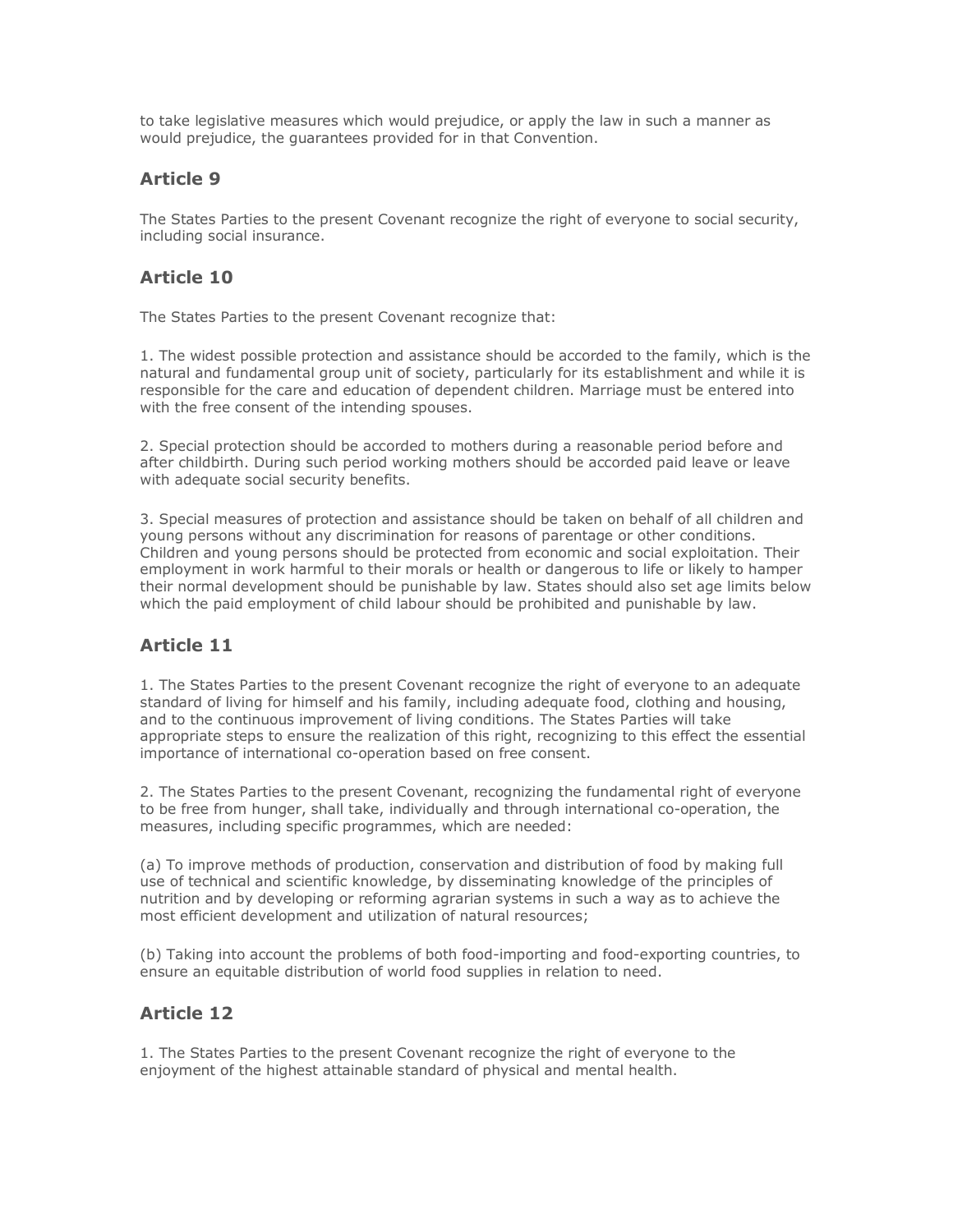2. The steps to be taken by the States Parties to the present Covenant to achieve the full realization of this right shall include those necessary for:

(a) The provision for the reduction of the stillbirth-rate and of infant mortality and for the healthy development of the child;

(b) The improvement of all aspects of environmental and industrial hygiene;

(c) The prevention, treatment and control of epidemic, endemic, occupational and other diseases;

(d) The creation of conditions which would assure to all medical service and medical attention in the event of sickness.

### **Article 13**

1. The States Parties to the present Covenant recognize the right of everyone to education. They agree that education shall be directed to the full development of the human personality and the sense of its dignity, and shall strengthen the respect for human rights and fundamental freedoms. They further agree that education shall enable all persons to participate effectively in a free society, promote understanding, tolerance and friendship among all nations and all racial, ethnic or religious groups, and further the activities of the United Nations for the maintenance of peace.

2. The States Parties to the present Covenant recognize that, with a view to achieving the full realization of this right:

(a) Primary education shall be compulsory and available free to all;

(b) Secondary education in its different forms, including technical and vocational secondary education, shall be made generally available and accessible to all by every appropriate means, and in particular by the progressive introduction of free education;

(c) Higher education shall be made equally accessible to all, on the basis of capacity, by every appropriate means, and in particular by the progressive introduction of free education;

(d) Fundamental education shall be encouraged or intensified as far as possible for those persons who have not received or completed the whole period of their primary education;

(e) The development of a system of schools at all levels shall be actively pursued, an adequate fellowship system shall be established, and the material conditions of teaching staff shall be continuously improved.

3. The States Parties to the present Covenant undertake to have respect for the liberty of parents and, when applicable, legal guardians to choose for their children schools, other than those established by the public authorities, which conform to such minimum educational standards as may be laid down or approved by the State and to ensure the religious and moral education of their children in conformity with their own convictions.

4. No part of this article shall be construed so as to interfere with the liberty of individuals and bodies to establish and direct educational institutions, subject always to the observance of the principles set forth in paragraph I of this article and to the requirement that the education given in such institutions shall conform to such minimum standards as may be laid down by the State.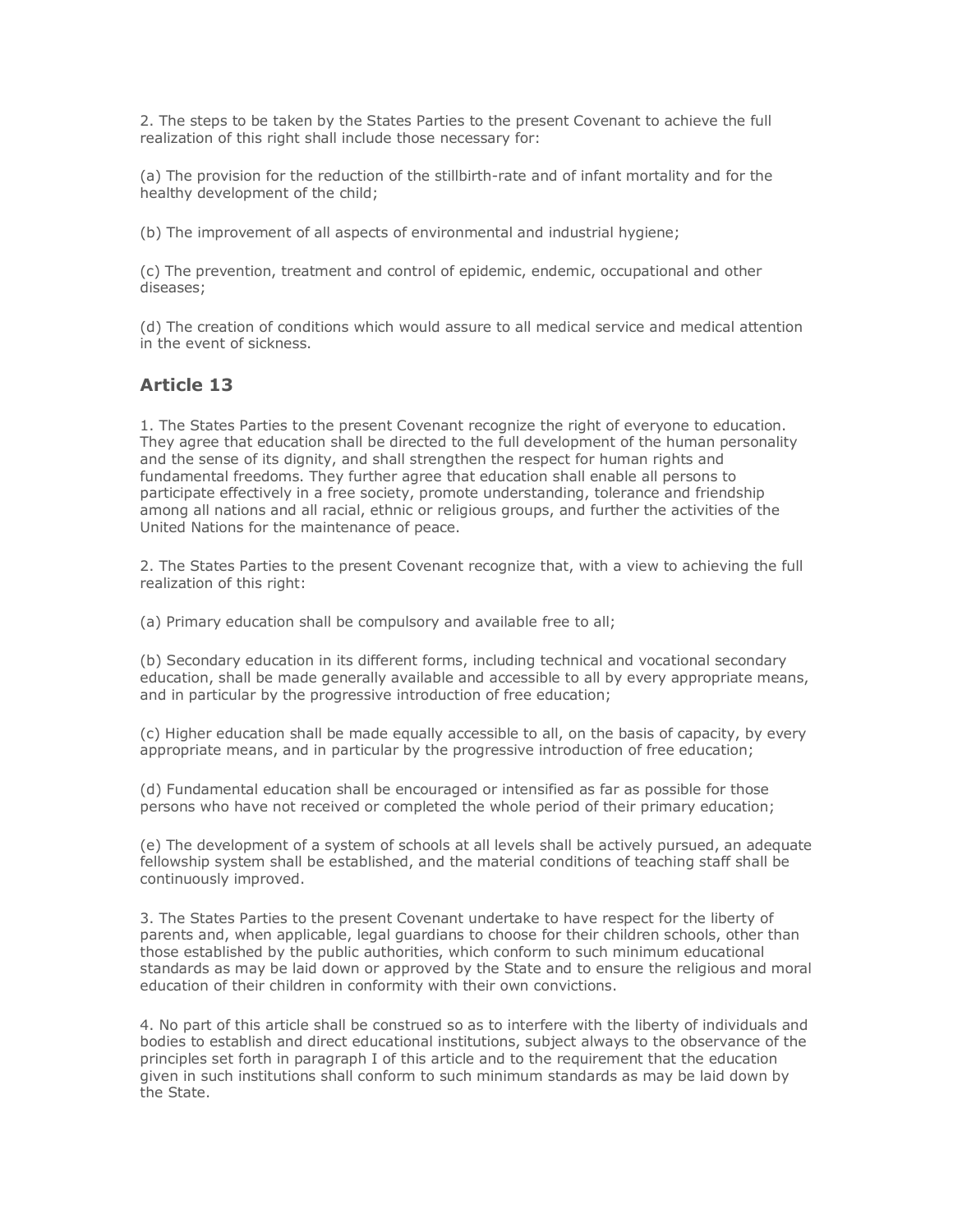Each State Party to the present Covenant which, at the time of becoming a Party, has not been able to secure in its metropolitan territory or other territories under its jurisdiction compulsory primary education, free of charge, undertakes, within two years, to work out and adopt a detailed plan of action for the progressive implementation, within a reasonable number of years, to be fixed in the plan, of the principle of compulsory education free of charge for all.

### **Article 15**

1. The States Parties to the present Covenant recognize the right of everyone:

(a) To take part in cultural life;

(b) To enjoy the benefits of scientific progress and its applications;

(c) To benefit from the protection of the moral and material interests resulting from any scientific, literary or artistic production of which he is the author.

2. The steps to be taken by the States Parties to the present Covenant to achieve the full realization of this right shall include those necessary for the conservation, the development and the diffusion of science and culture.

3. The States Parties to the present Covenant undertake to respect the freedom indispensable for scientific research and creative activity.

4. The States Parties to the present Covenant recognize the benefits to be derived from the encouragement and development of international contacts and co-operation in the scientific and cultural fields.

#### **PART IV**

#### **Article 16**

1. The States Parties to the present Covenant undertake to submit in conformity with this part of the Covenant reports on the measures which they have adopted and the progress made in achieving the observance of the rights recognized herein.

2.

(a) All reports shall be submitted to the Secretary-General of the United Nations, who shall transmit copies to the Economic and Social Council for consideration in accordance with the provisions of the present Covenant;

(b) The Secretary-General of the United Nations shall also transmit to the specialized agencies copies of the reports, or any relevant parts therefrom, from States Parties to the present Covenant which are also members of these specialized agencies in so far as these reports, or parts therefrom, relate to any matters which fall within the responsibilities of the said agencies in accordance with their constitutional instruments.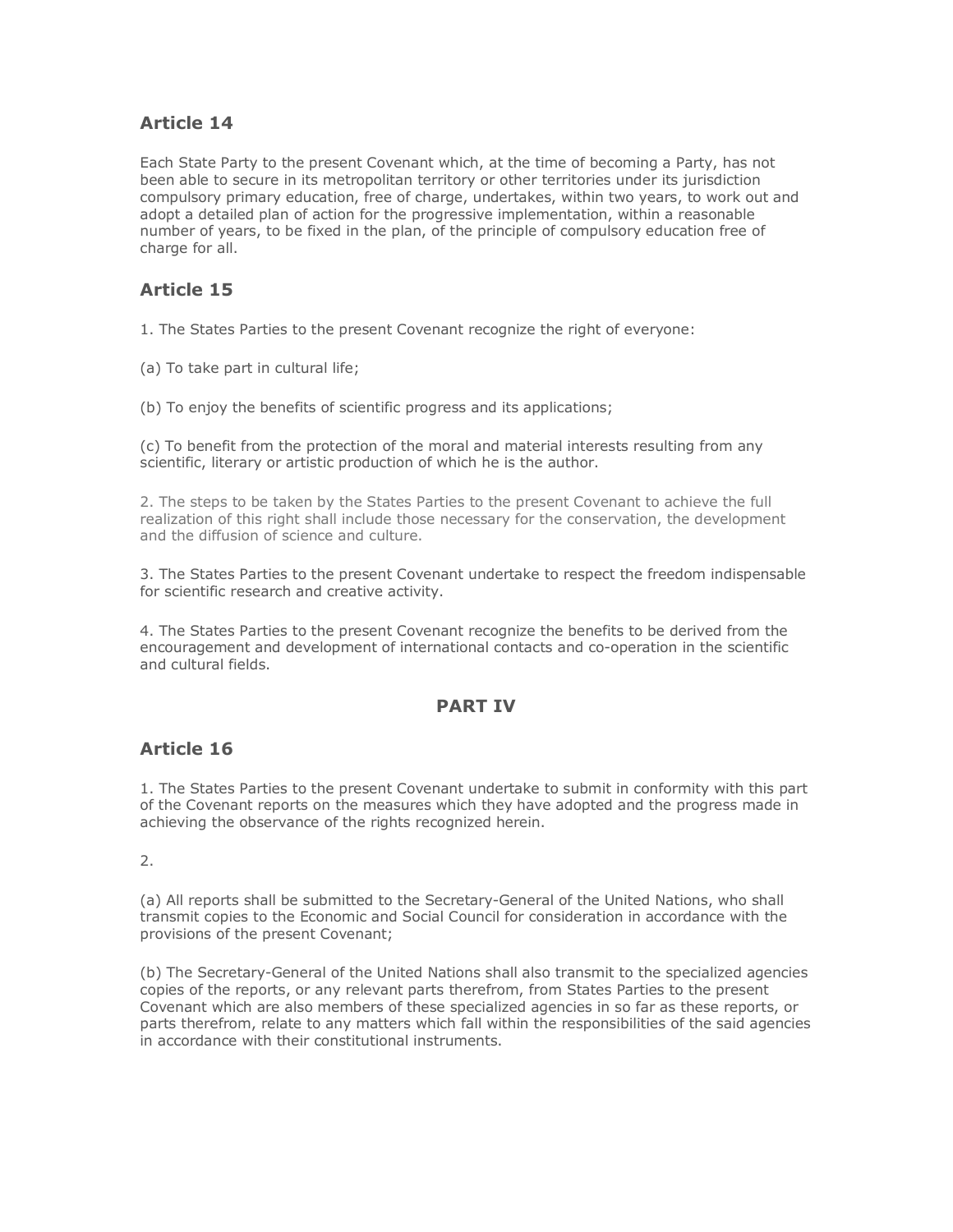1. The States Parties to the present Covenant shall furnish their reports in stages, in accordance with a programme to be established by the Economic and Social Council within one year of the entry into force of the present Covenant after consultation with the States Parties and the specialized agencies concerned.

2. Reports may indicate factors and difficulties affecting the degree of fulfilment of obligations under the present Covenant.

3. Where relevant information has previously been furnished to the United Nations or to any specialized agency by any State Party to the present Covenant, it will not be necessary to reproduce that information, but a precise reference to the information so furnished will suffice.

# **Article 18**

Pursuant to its responsibilities under the Charter of the United Nations in the field of human rights and fundamental freedoms, the Economic and Social Council may make arrangements with the specialized agencies in respect of their reporting to it on the progress made in achieving the observance of the provisions of the present Covenant falling within the scope of their activities. These reports may include particulars of decisions and recommendations on such implementation adopted by their competent organs.

# **Article 19**

The Economic and Social Council may transmit to the Commission on Human Rights for study and general recommendation or, as appropriate, for information the reports concerning human rights submitted by States in accordance with articles 16 and 17, and those concerning human rights submitted by the specialized agencies in accordance with article 18.

# **Article 20**

The States Parties to the present Covenant and the specialized agencies concerned may submit comments to the Economic and Social Council on any general recommendation under article 19 or reference to such general recommendation in any report of the Commission on Human Rights or any documentation referred to therein.

# **Article 21**

The Economic and Social Council may submit from time to time to the General Assembly reports with recommendations of a general nature and a summary of the information received from the States Parties to the present Covenant and the specialized agencies on the measures taken and the progress made in achieving general observance of the rights recognized in the present Covenant.

# **Article 22**

The Economic and Social Council may bring to the attention of other organs of the United Nations, their subsidiary organs and specialized agencies concerned with furnishing technical assistance any matters arising out of the reports referred to in this part of the present Covenant which may assist such bodies in deciding, each within its field of competence, on the advisability of international measures likely to contribute to the effective progressive implementation of the present Covenant.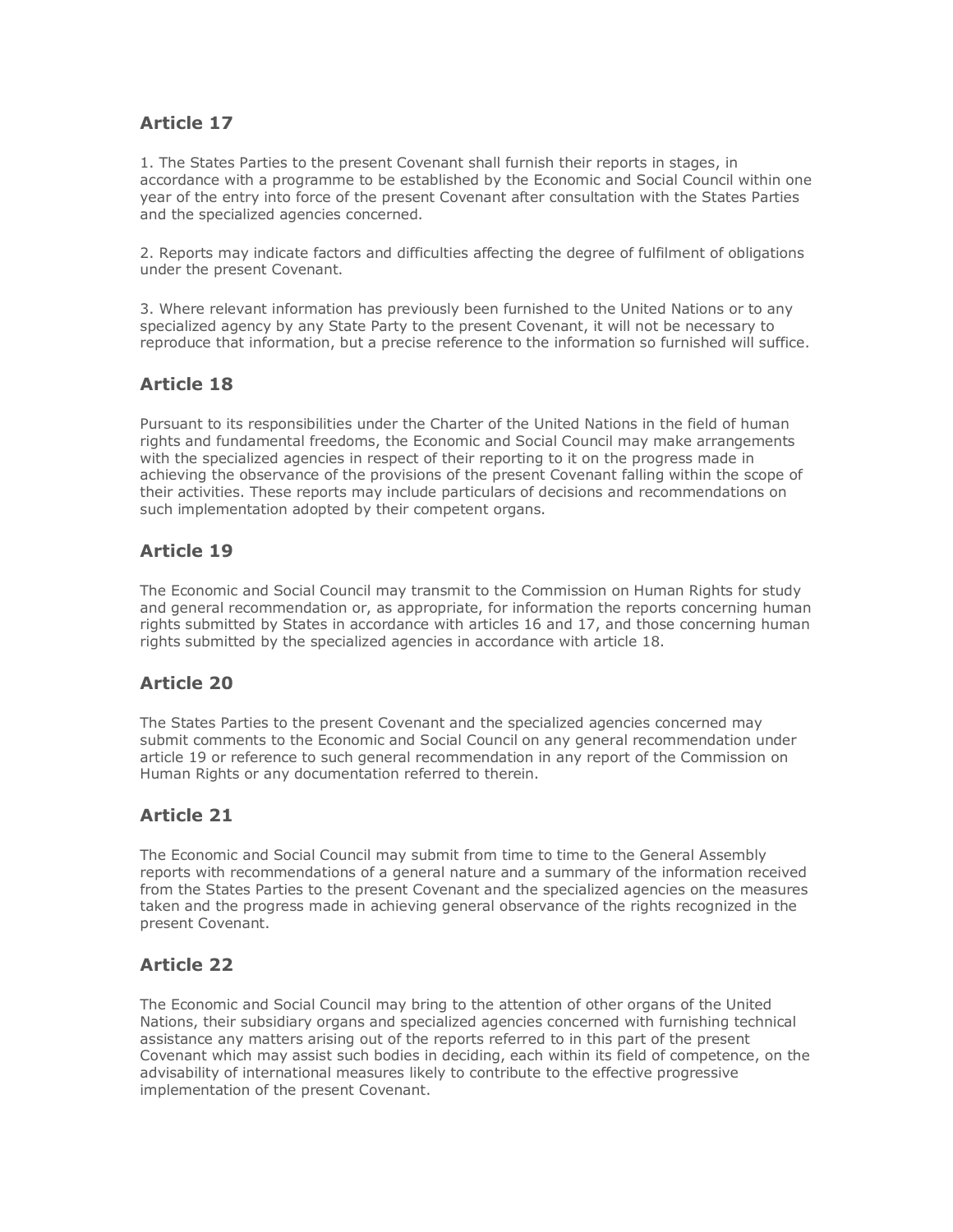The States Parties to the present Covenant agree that international action for the achievement of the rights recognized in the present Covenant includes such methods as the conclusion of conventions, the adoption of recommendations, the furnishing of technical assistance and the holding of regional meetings and technical meetings for the purpose of consultation and study organized in conjunction with the Governments concerned.

### **Article 24**

Nothing in the present Covenant shall be interpreted as impairing the provisions of the Charter of the United Nations and of the constitutions of the specialized agencies which define the respective responsibilities of the various organs of the United Nations and of the specialized agencies in regard to the matters dealt with in the present Covenant.

# **Article 25**

Nothing in the present Covenant shall be interpreted as impairing the inherent right of all peoples to enjoy and utilize fully and freely their natural wealth and resources.

#### **PART V**

#### **Article 26**

1. The present Covenant is open for signature by any State Member of the United Nations or member of any of its specialized agencies, by any State Party to the Statute of the International Court of Justice, and by any other State which has been invited by the General Assembly of the United Nations to become a party to the present Covenant.

2. The present Covenant is subject to ratification. Instruments of ratification shall be deposited with the Secretary-General of the United Nations.

3. The present Covenant shall be open to accession by any State referred to in paragraph 1 of this article.

4. Accession shall be effected by the deposit of an instrument of accession with the Secretary-General of the United Nations.

5. The Secretary-General of the United Nations shall inform all States which have signed the present Covenant or acceded to it of the deposit of each instrument of ratification or accession.

#### **Article 27**

1. The present Covenant shall enter into force three months after the date of the deposit with the Secretary-General of the United Nations of the thirty-fifth instrument of ratification or instrument of accession.

2. For each State ratifying the present Covenant or acceding to it after the deposit of the thirty-fifth instrument of ratification or instrument of accession, the present Covenant shall enter into force three months after the date of the deposit of its own instrument of ratification or instrument of accession.